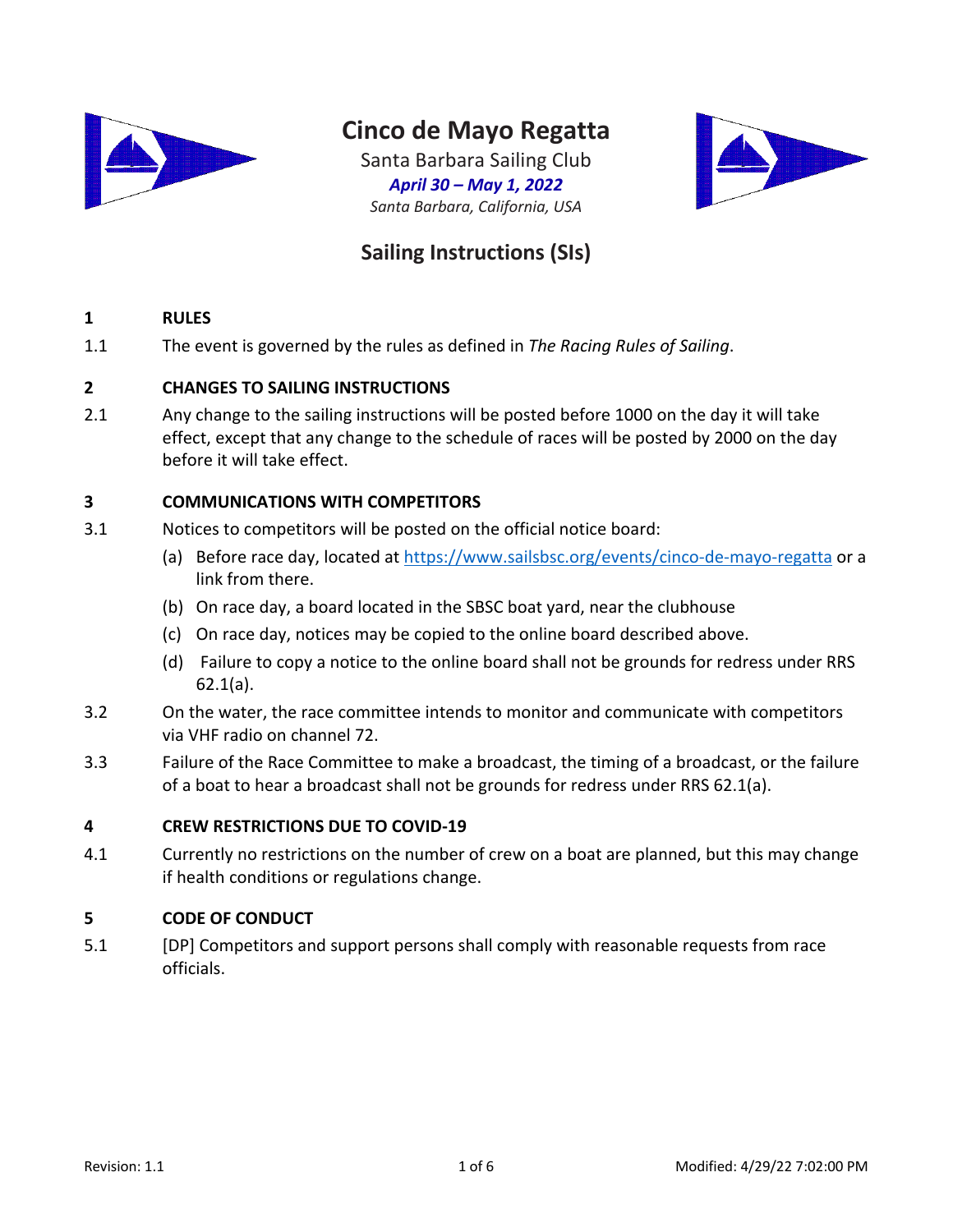## **6 SCHEDULE OF RACES**

6.1 Dates and times of racing:

| Date               | Time  | Event                                        |
|--------------------|-------|----------------------------------------------|
| Saturday, April 30 | 12:00 | <b>First Warning (conditions permitting)</b> |
| Saturday, April 30 | 16:30 | No more warning signals will be made         |
| Sunday, May 1      | 12:00 | First Warning (conditions permitting)        |
| Sunday, May 1      | 15:30 | No more warning signals will be made         |

- 6.2 The scheduled time of the warning signal for the first race each day is noon.
- 6.3 On the last scheduled day of racing no warning signal will be made after 15:30.

## **7 CLASS FLAGS**

7.1 The class flags are:

| <b>Class</b>          | <b>Flag</b>     |
|-----------------------|-----------------|
| Harbor 20             | NP1             |
| Corsair F-24          | NP <sub>2</sub> |
| <b>PHRF</b>           | NP3             |
| J70                   | NP4             |
| Viper                 | NP5             |
| J24                   | NP <sub>6</sub> |
| Laser / Radial / Aero | NP7             |
| Mercury               | NP8             |
| Melges-24             | NP <sub>9</sub> |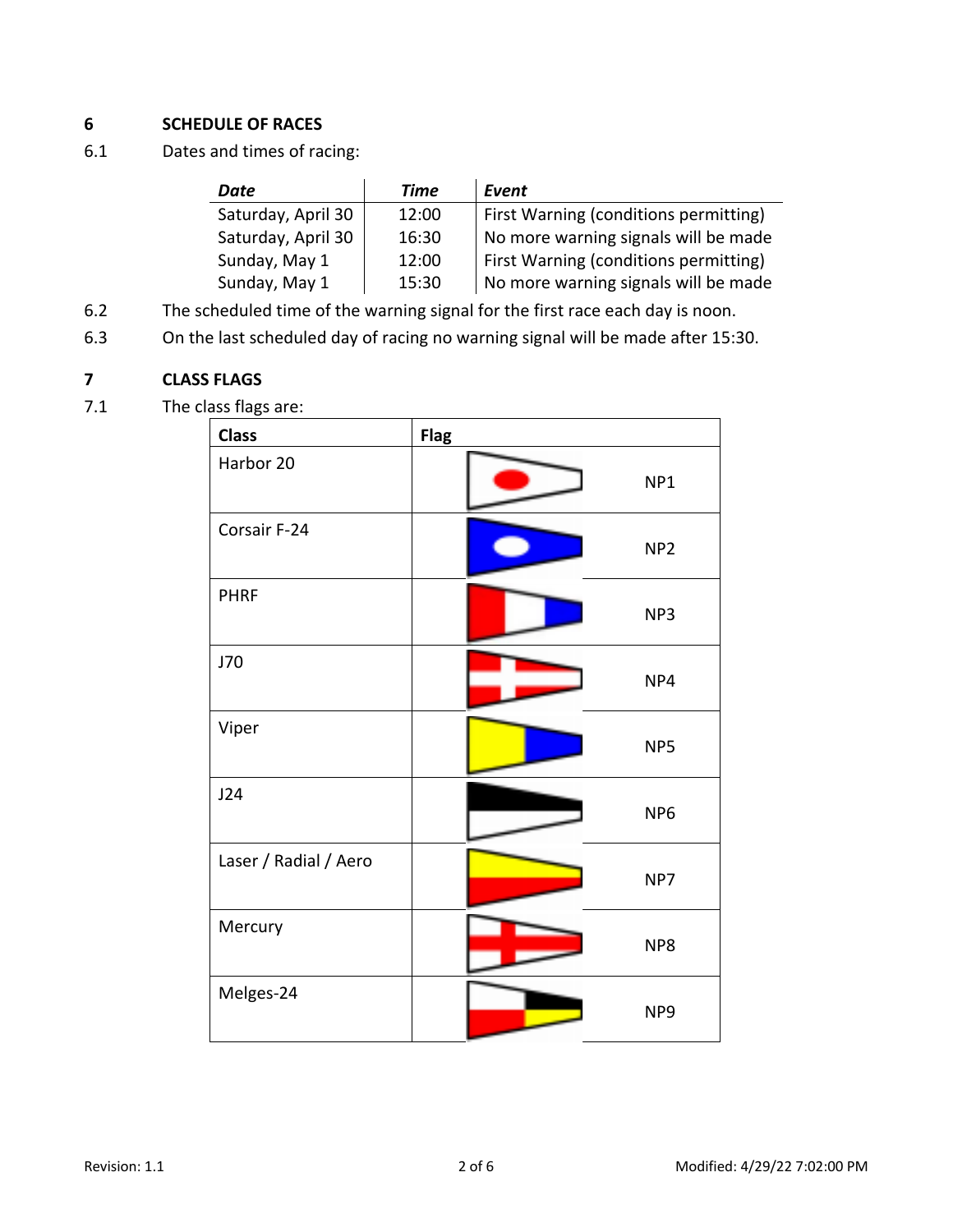## **9 RACING AREA**

9.1 The starting area will be located approximately 0.25 nm southwest of the entrance to the Santa Barbara Harbor, but may be altered to accommodate current conditions.

## **10 COURSES**

- 10.1 The diagrams in Appendix A show the courses to be sailed.
- 10.2 The course to be sailed will be signaled from the Race Committee boat using numbered placards no later than the appropriate class preparatory signal. This changes RRS 27.1.
- 10.3 Start and Finish Line Restrictions: A boat may not cross the start or finish line when sailing the course, except when the start or finish line is part of the leg being sailed. This changes RRS 28.1.
- 10.4 A boat that breaks SI 9.3 shall not correct her error. This changes RRS 28.2 However, she will be exonerated if she takes a Two-Turns penalty, (see rule 44.2).
- 10.5 When a "T" placard follows the course number, the course shall be sailed two times around. To start the second iteration, boats must sail through the finish line.

## **11 MARKS**

- 11.1 Marks will be inflatable tetrahedrons, balls or cylinders.
- 11.2 All marks are to be rounded to port.

## **12 OBSTRUCTIONS**

- 12.1 The following lines and areas are designated as obstructions:
	- (a) the area defined by a line commencing at the shore of Ledbetter Beach and connecting each contiguous City of Santa Barbara swim buoy. If a boat passes inside the imaginary buoy line, they are to exit immediately and retire from the race.
	- (b) The Start and Finish line when the line is not part of the leg the boat is sailing.

## **13 THE START**

- 13.1 Races will be started using RRS 26 with the warning signal made 5 minutes before the starting signal.
- 13.2 The starting line is between a staff displaying an orange flag on the signal vessel at the starboard end and the course side of the port-end starting mark.
- 13.3 Boats whose warning signal has not been made shall avoid the starting area during the starting sequence for other races.
- 13.4 If any part of a boat's hull is on the course side of the starting line at her starting signal and she is identified, the race committee will attempt to hail her sail number. Failure to hail her number, failure of her to hear such a hail, or the order in which boats are hailed will not be grounds for a redress for request. This changes RRS 62.1(a).
- 13.5 A boat that does not start within 4 minutes after her starting signal will be scored Did Not Start without a hearing at the discretion of the Race Committee. This changes RRS A5.1 and A5.2.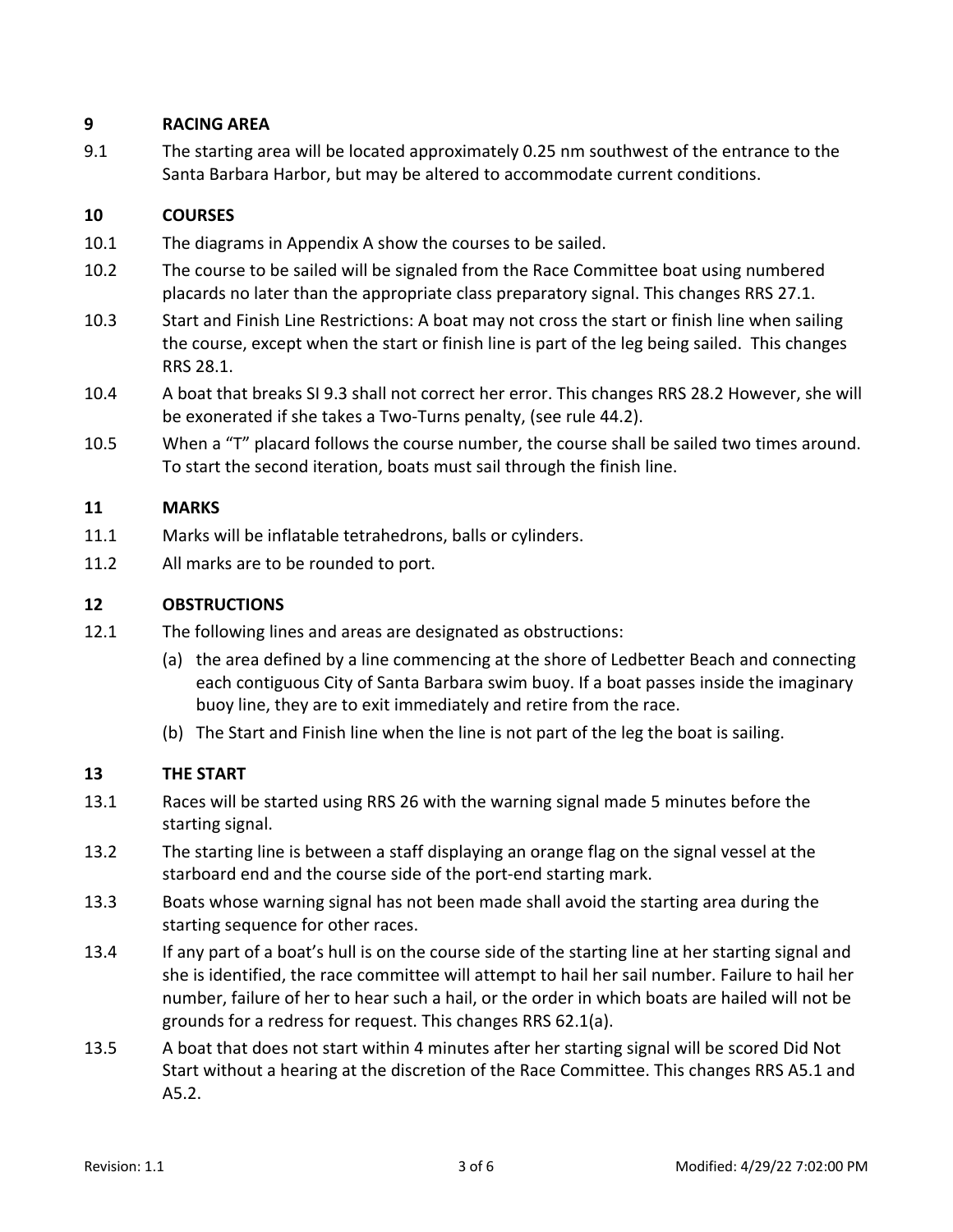13.6 The order of starts for the first race will be displayed on the official notice board. The race committee may change the starting order of classes for subsequent races.

## **14 CHANGE OF THE NEXT LEG OF THE COURSE**

- 14.1 To change the next leg of the course, the race committee will either:
	- (a) move the original mark or the finishing line to a new position
	- (b) lay a new mark (or move the finishing line) and remove the original mark as soon as practicable.
- 14.2 The course may be changed without audible signals or display of the C Flag. This changes RRS 33.

#### **15 THE FINISH**

- 15.1 The finishing line is between the course side of the starboard end finishing mark and a staff displaying an orange flag on the signal vessel at the port end.
- 15.2 For a course with a downwind finish (course 9), the ends of the finishing line shall be reversed.

#### **16 TIME LIMITS AND ABANDONMENT**

16.1 The Mark 1 Time Limit, Race Time Limit (see RRS 35), and the Finishing Window are shown in the table below.

| <b>Mark 1 Time Limit</b> | Race Time Limit | <b>Finishing Window</b> |
|--------------------------|-----------------|-------------------------|
| 1 hour                   | 1h 30m          | 30 minutes              |

- 16.2 If no boat has passed the first mark within the Mark 1 Time Limit, the race will be abandoned.
- 16.3 The Finishing Window is the time for boats to finish after the first boat sails the course and finishes. Boats failing to finish within the Finishing Window, and not subsequently retiring, penalized or given redress, will be scored Time Limit Expired (TLE) without a hearing. A boat scored TLE shall be scored points for the finishing place one more than the points scored by the last boat that finished within the Finishing Window. This changes RRS 35, A5.1, A5.2 and A10.
- 16.4 The Race Committee can abandon an individual race on a fleet by fleet basis. This will be done by either the Race Committee or mark boat with a combination of Code "N" and audible signals.

#### **17 HEARING REQUESTS**

- 17.1 The protest time limit is within one hour of the Race Committee's return to dock.
- 17.2 Hearing request forms are available at the SBSC clubhouse.
- 17.3 Notices will be posted no later than 30 minutes after the protest time limit to inform competitors of hearings in which they are parties or named as witnesses.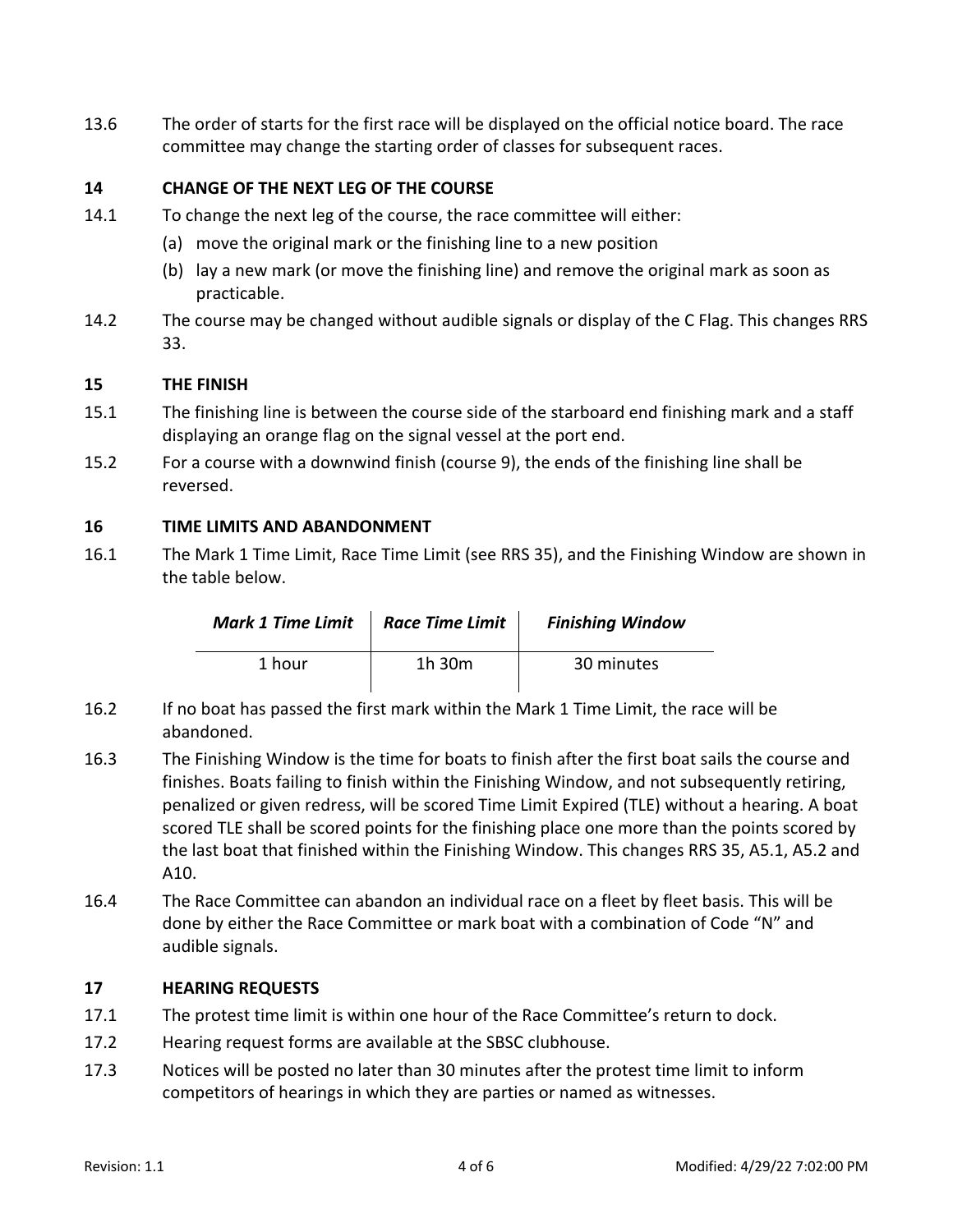- 17.4 Protests filed on the Saturday may be heard on Sunday prior to the day's racing.
- 17.5 RRS 62.2(a) and 66.2(a) do not apply.